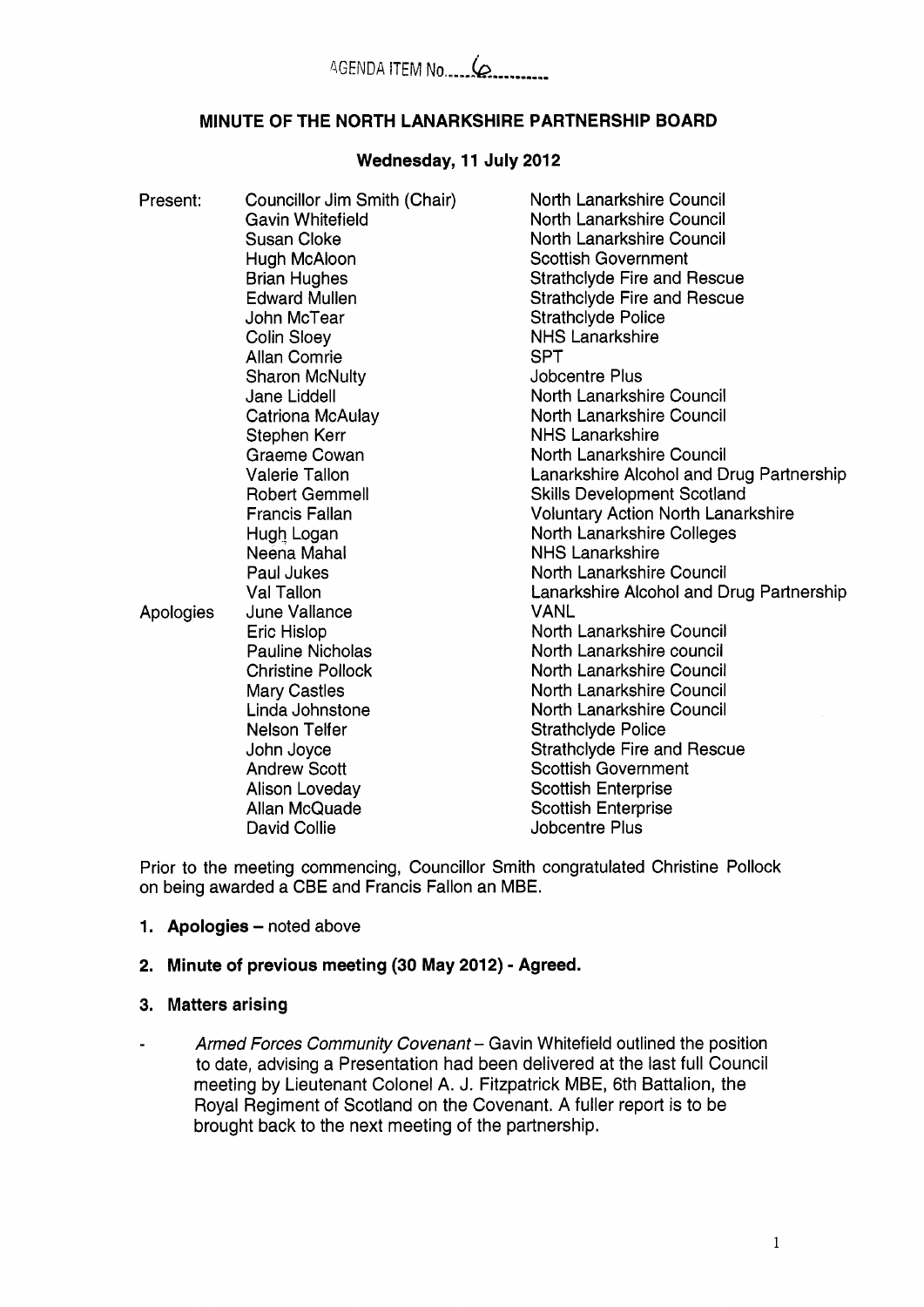# **4. Lanarkshire Alcohol and Drug Partnership Annual Report (Strategy and Delivery Plan (2012-2015)**

Colin Sloey gave a brief introduction prior to the presentation being delivered by Val Tallon.

Val provided a summary of the key issues and advised on the three strands of the Lanarkshire Strategy which are:-

- Supporting individuals with alcohol and/or drug problems
- Safeguarding and promoting the interests of children, young people and families affected by substance misuse
- Reducing the level of alcohol and drug related harm at a community level.

The content of the Lanarkshire Alcohol and Drug Partnership Strategy and Delivery Plan for 2012-2015 and the ADP Annual Report 2011/12 which was previously submitted to the Scottish Government was noted.

### **5. Community Engagement and Citizens' Engagement Update**

Susan Cloke spoke to the report. The report provided Board members with an update on progress over the last 12 months in relation to community engagement work, including progress on the Citizens' Panel. Board members were thereafter asked to:-

- (i) Consider the Citizens' Panel timetable and topics as outlined in section **4** and appendix 3 of the report
- (ii) Agree the recommendation to include engagement and involvement actions in the "Developing the Partnership'' Action Plans
- (iii) Note the content of the report

#### *The Board agreed the content of the report*

## **6. Community Transport Progress Report**

Alan Comrie referred to the report previously circulated and asked if there were any comments on this. Colin Sloey made the point that people have to remain connected to main stream service provision and that the focus should not solely be on older people and that transport arrangements should also be made available for all vulnerable groups.

Hugh Logan made an enquiry regarding the volunteer car scheme and the 2 pilot areas. Alan Comrie will report back on this.

*The Board noted the content of the report*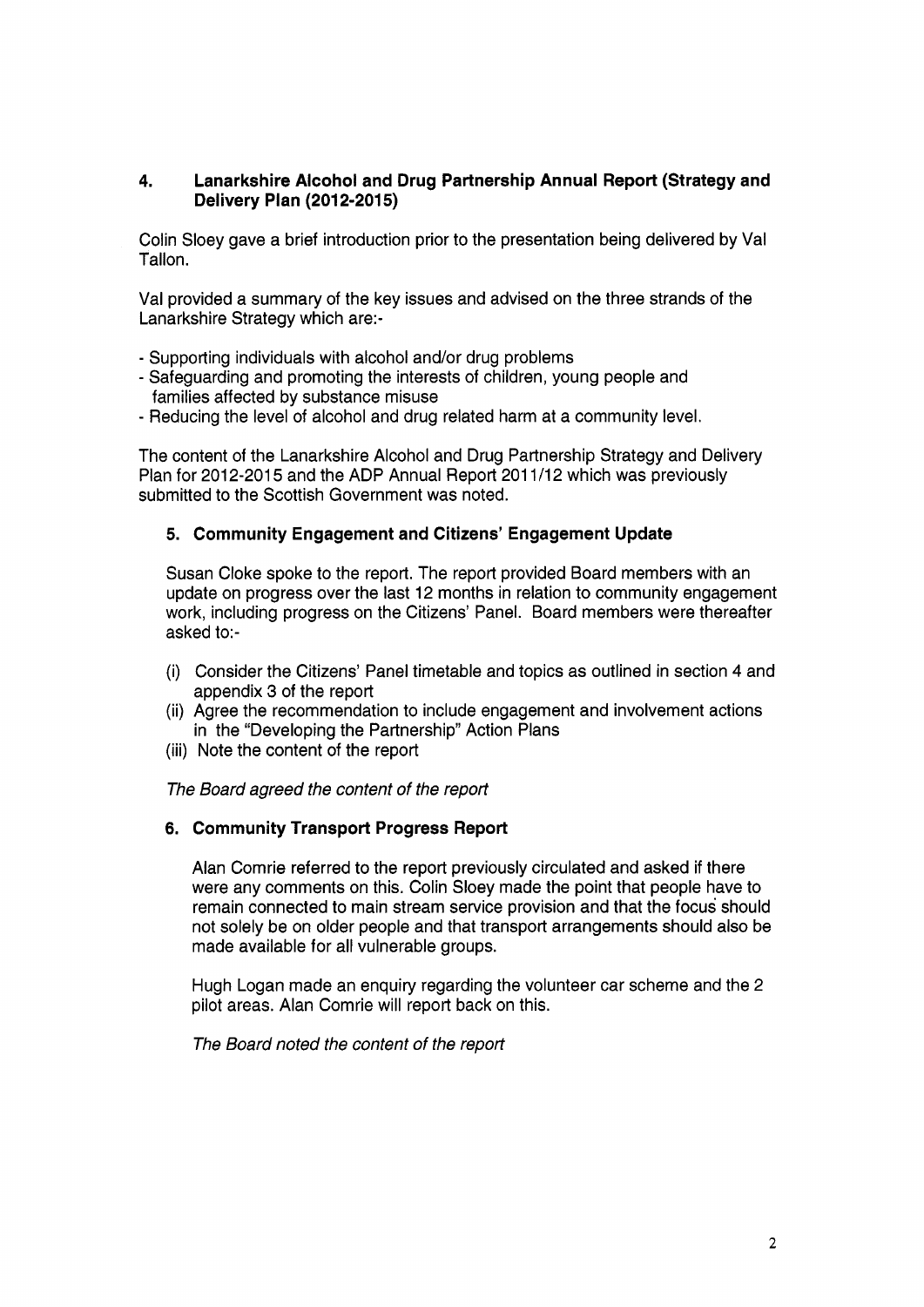# **7. Themed Partnership Working Groups** - **Achievements 201 1-2012**

### *Health and Wellbeing*

Graeme Cowan spoke to the report on behalf of Mary Castles. He provided some examples of achievements in relation to:-

| SMS <sub>1</sub> | <b>Community Care</b>   |  |
|------------------|-------------------------|--|
| SMS <sub>2</sub> | Health Improvement; and |  |
| SMS <sub>3</sub> | Housing                 |  |

Indicators and actions not performing within the acceptable thresholds were also listed.

*The Board thereafter noted the content of the report.* 

#### *Environment*

Paul Jukes gave a brief overview of the report and the overall progress. He spoke on the two strategic measures of success which are:

- SMS 1 People live and work in a natural and built environment which is protected, cared for and enhanced; and
- SMS 2 Negative impact on the environment is reduced through development of sustainable services and actions.

Paul Jukes also outlined the local outcomes attached to these and achievements to date. He then went onto explain the new arrangements for the Environment Partnership Group advising that the remit and operation of the group will change to bring it in line with the revised strategic priorities proposed for the new community plan. Further information will be provided to the Board as this is progressed.

*The Board thereafter noted the content of the report.* 

## *Lifelong Learning*

Jane Liddell spoke to the report advising on the 3 strategic measures of success which are -

SMS 1 Improved access to quality learning opportunities SMS 2 Raising Achievement for all SMS 3 Creating opportunities for all

Jane Liddell then provided examples of achievement to date. She made reference to positive destinations and to the fact that if a young person decides to stay on at school, this should also be considered a positive destination. Work with colleges to draw up programmes was also ongoing. The Chief Executive then made reference to the report from SDS on this matter.

*The Board noted the content of the report.*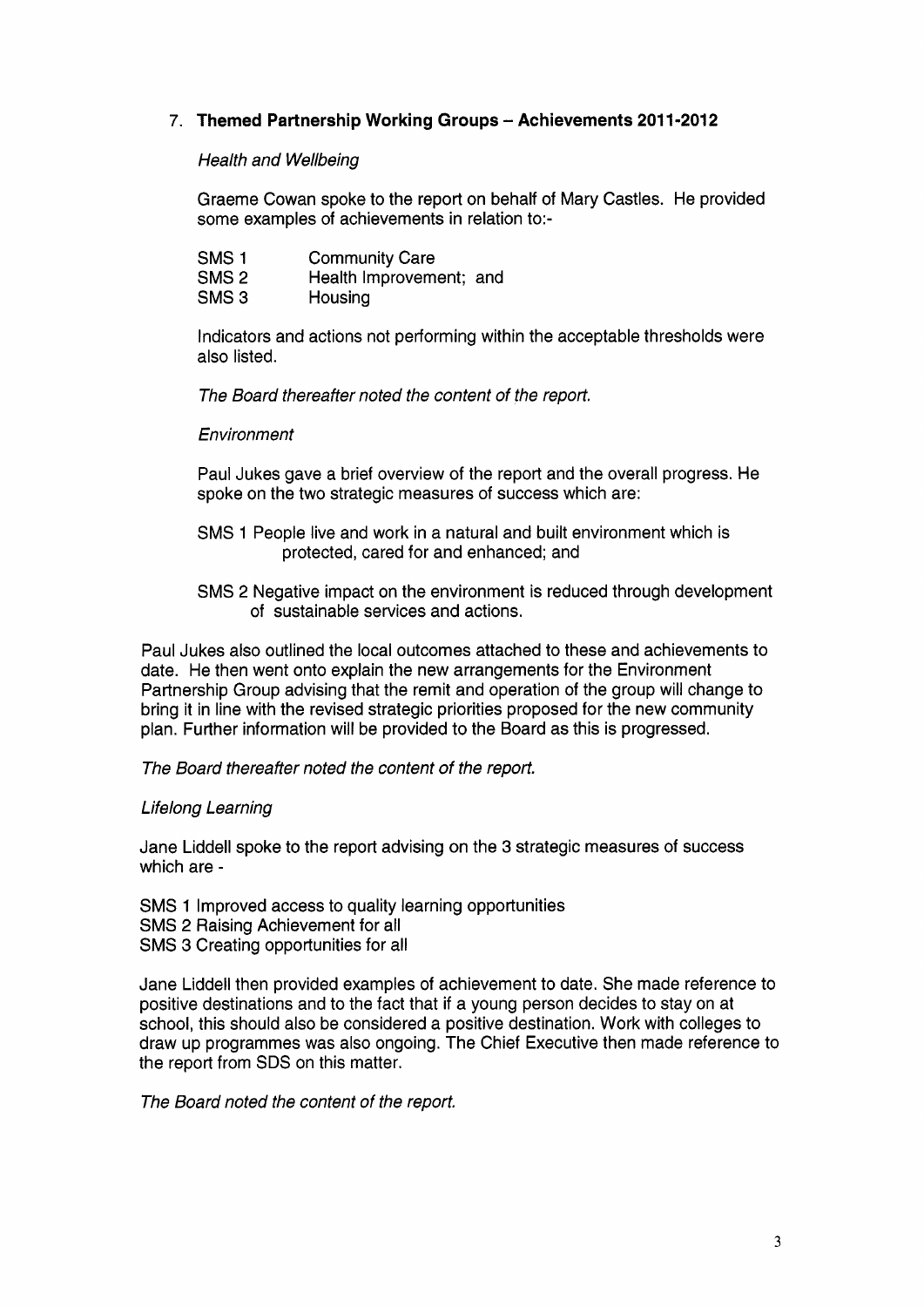## *Community Safety*

Paul Jukes provided a synopsis of the report, advising that 2 other Scottish Councils were now looking at the Community Safety Partnership within North Lanarkshire as an example of good practice.

A review of the Community Safety Partnership Working group arrangements had been undertaken. Findings of the review centred on 3 areas for improvement, these being impact, partnership management and improvement and communication and engagement. Paul then went onto explain some of the actions taken to address the areas of improvement.

Appendix 1 of the report which highlighted some of the key achievement of the Community Safety Partnership against the two local outcomes was also referred to.

#### *The Board noted the content of the report.*

#### *Regenera tion*

Catriona McAuley provided an overview of the report and on the 2 strategic measures of success, these being:-

SMS 1 Increased sustainable economic growth by supporting new and existing business, social enterprises and providing appropriate investment opportunities

SMS 2 Enhanced physical and community infrastructure and further strengthened social networks to support the regeneration of local communities.

Catriona then provided examples of achievements to date relating to these.

Appendix A was then referred to which detailed indicators and actions not performing within acceptable thresholds.

*The Board noted the content of the report.* 

#### **8. Local Community Planning Update**

Paul Jukes referred to the report previously circulated and to the action plans which support the delivery of community planning at a local level. He then went on to outline the common themes and actions which have emerged through the Local Area Teams, and the reporting measures adopted for the action plans which is to be through the North Lanarkshire Partnership Board and the Local Area Partnerships. An update was then given on the local planning planning.

The Board was asked to -

- (i) Note the content of the report
- (ii) Agree the proposed format for reporting on Local Community Planning